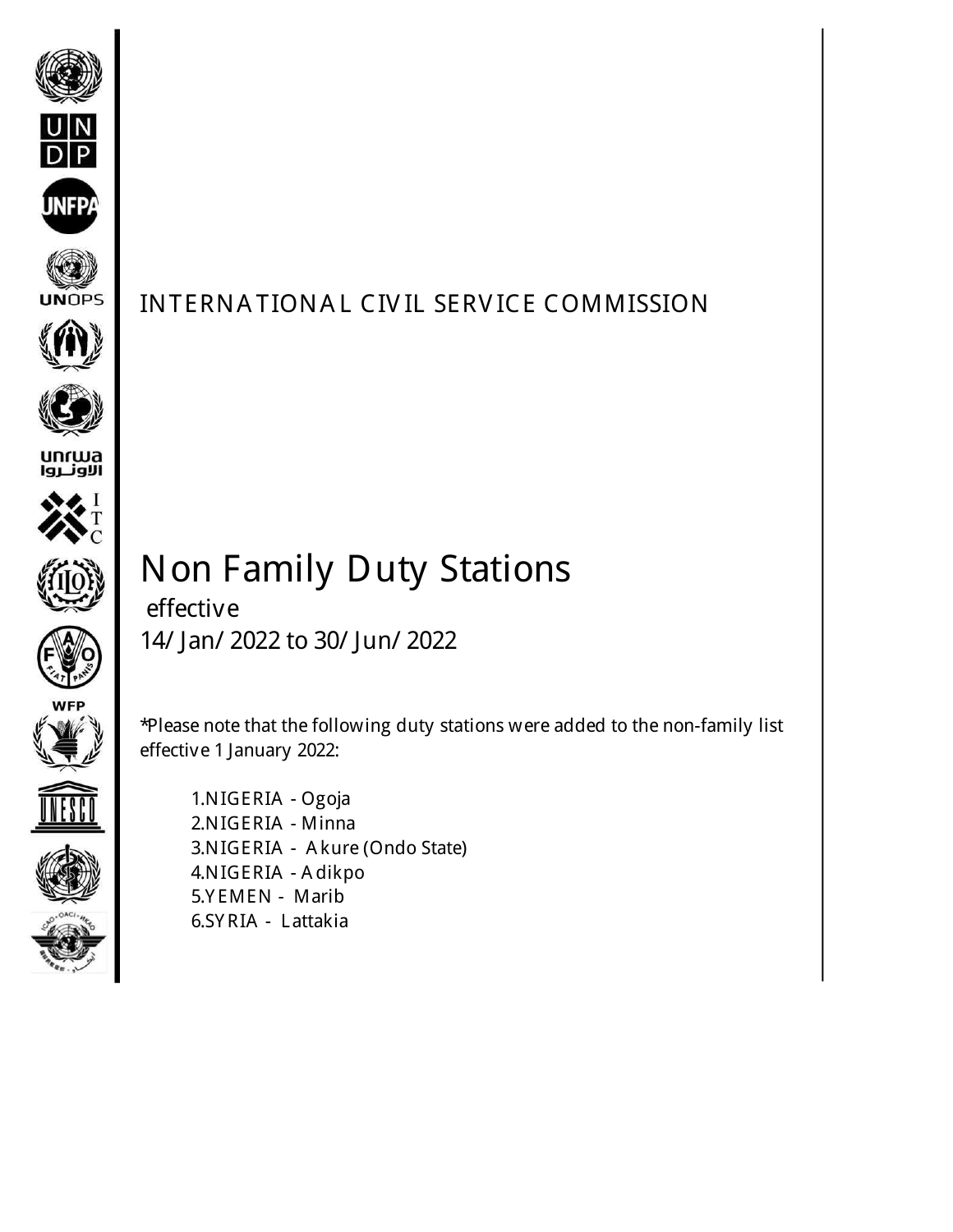## **Non Family Duty Stations effective 14/Jan/2022 to 30/Jun/2022**

| <b>DSID</b>   | <b>COUNTRY NAME</b>  | <b>DS NAME</b>   |
|---------------|----------------------|------------------|
| AFG002        | Afghanistan          | Bamyan           |
| AFG003        | Afghanistan          | Faizabad         |
| AFG018        | Afghanistan          | Gardez           |
| AFG007        | Afghanistan          | Herat            |
| AFG008        | Afghanistan          | Jalalabad        |
| AFG001        | Afghanistan          | Kabul            |
| AFG009        | Afghanistan          | Kandahar         |
| AFG010        | Afghanistan          | Khowst           |
| AFG020        | Afghanistan          | Kunduz           |
| AFG041        | Afghanistan          | Lashkar Gah      |
| AFG017        | Afghanistan          | Maymana (Faryab) |
| AFG011        | Afghanistan          | Mazar-I-Sharif   |
| AFG032        | Afghanistan          | Pul-i-Kumri      |
| ALG015        | Algeria              | Tindouf          |
| <b>BKF007</b> | Burkina Faso         | Dori             |
| <b>BKF026</b> | Burkina Faso         | Fada             |
| <b>BKF010</b> | Burkina Faso         | Kaya             |
| <b>BKF015</b> | Burkina Faso         | Ouahigouya       |
| <b>BDI001</b> | Burundi              | Bujumbura        |
| <b>BDI007</b> | Burundi              | Gitega           |
| <b>BDI011</b> | Burundi              | Makamba          |
| <b>BDI013</b> | Burundi              | Muyinga          |
| <b>BDI014</b> | Burundi              | Ngozi            |
| <b>BDI015</b> | Burundi              | Ruyigi           |
| <b>CMR003</b> | Cameroon             | Bamenda          |
| <b>CMR020</b> | Cameroon             | <b>Buea</b>      |
| <b>CMR009</b> | Cameroon             | Kousseri         |
| <b>CMR011</b> | Cameroon             | Maroua           |
| <b>CMR023</b> | Cameroon             | Mokolo           |
| <b>CAF002</b> | Central African Rep. | Bambari          |
| CAF004        | Central African Rep. | Bangassou        |
| CAF001        | Central African Rep. | Bangui           |
| <b>CAF007</b> | Central African Rep. | Berberati        |
| CAF008        | Central African Rep. | Birao            |
| CAF011        | Central African Rep. | Bossangoa/Soumbe |
| CAF012        | Central African Rep. | Bouar            |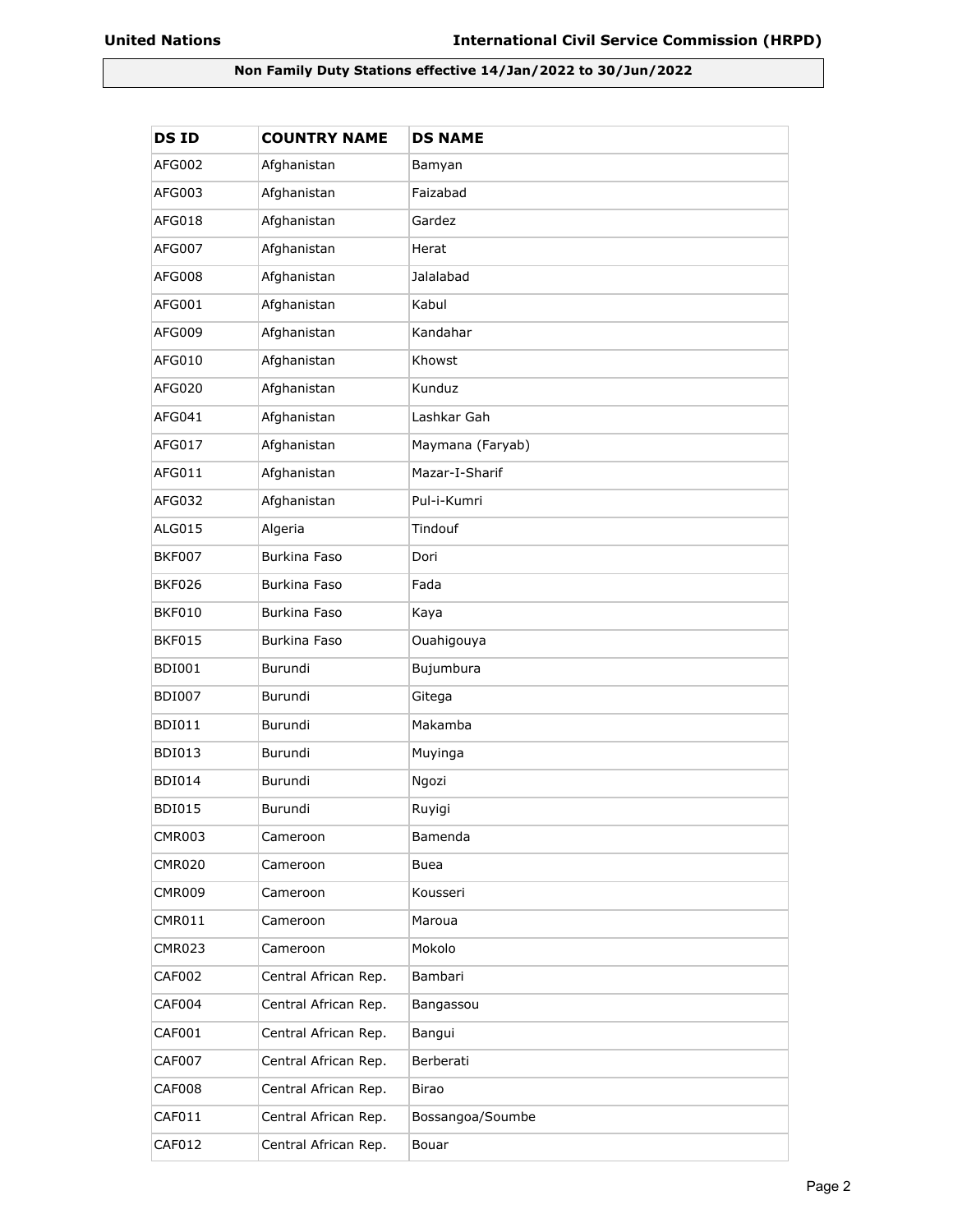| Non Family Duty Stations effective 14/Jan/2022 to 30/Jun/2022 |                      |                          |
|---------------------------------------------------------------|----------------------|--------------------------|
| <b>DSID</b>                                                   | <b>COUNTRY NAME</b>  | <b>DS NAME</b>           |
| CAF034                                                        | Central African Rep. | Bria                     |
| <b>CAF017</b>                                                 | Central African Rep. | Kaga-bandoro             |
| CAF031                                                        | Central African Rep. | Mongoumba                |
| <b>CAF023</b>                                                 | Central African Rep. | Ndele                    |
| CAF024                                                        | Central African Rep. | Obo                      |
| <b>CAF026</b>                                                 | Central African Rep. | Paoua                    |
| <b>CHD002</b>                                                 | Chad                 | Abeche                   |
| <b>CHD026</b>                                                 | Chad                 | Am Djarass               |
| CHD034                                                        | Chad                 | Baga Sola                |
| CHD004                                                        | Chad                 | Bol                      |
| <b>CHD017</b>                                                 | Chad                 | Farchana                 |
| <b>CHD020</b>                                                 | Chad                 | Gore                     |
| <b>CHD015</b>                                                 | Chad                 | Gozbeida                 |
| CHD014                                                        | Chad                 | Iriba                    |
| <b>CHD032</b>                                                 | Chad                 | Mare                     |
| <b>CHD022</b>                                                 | Chad                 | Maro                     |
| <b>CHD039</b>                                                 | Chad                 | Moissala                 |
| <b>CHD010</b>                                                 | Chad                 | Moundou                  |
| CHD001                                                        | Chad                 | Ndjamena                 |
| <b>COL096</b>                                                 | Colombia             | Dabeiba                  |
| <b>COL086</b>                                                 | Colombia             | El Bordo                 |
| COL092                                                        | Colombia             | Gaitania (Planadas)      |
| COL093                                                        | Colombia             | Icononzo                 |
| COL046                                                        | Colombia             | Las Colinas (El Retorno) |
| COL097                                                        | Colombia             | Mesetas                  |
| <b>COL025</b>                                                 | Colombia             | Puerto Asis (Putumayo)   |
| <b>COL027</b>                                                 | Colombia             | Quibdo                   |
| <b>COL087</b>                                                 | Colombia             | San Vicente Del Caguan   |
| <b>COL098</b>                                                 | Colombia             | Santander de Quilichao   |
| COL078                                                        | Colombia             | Tibu                     |
| COL028                                                        | Colombia             | Tumaco                   |
| COL091                                                        | Colombia             | Vista Hermosa            |
| ZAI036                                                        | Congo, Dem. Rep.     | Aba                      |
| ZAI050                                                        | Congo, Dem. Rep.     | Ango Ango                |
| ZAI002                                                        | Congo, Dem. Rep.     | Aru                      |
| ZAI004                                                        | Congo, Dem. Rep.     | Bandundu                 |
| ZAI115                                                        | Congo, Dem. Rep.     | Baraka                   |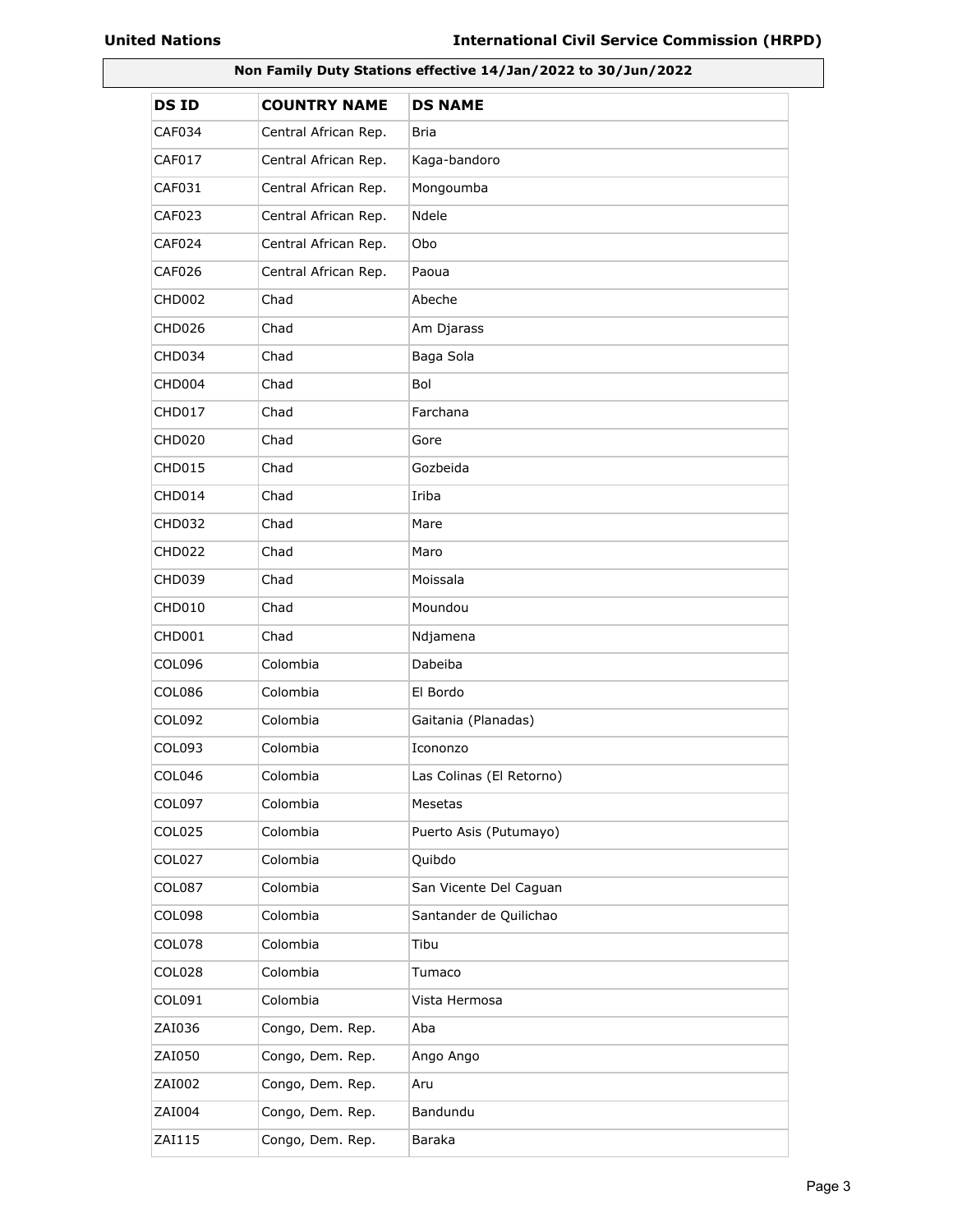| Non Family Duty Stations effective 14/Jan/2022 to 30/Jun/2022 |                     |                        |
|---------------------------------------------------------------|---------------------|------------------------|
| <b>DSID</b>                                                   | <b>COUNTRY NAME</b> | <b>DS NAME</b>         |
| ZAI057                                                        | Congo, Dem. Rep.    | Beni                   |
| ZAI097                                                        | Congo, Dem. Rep.    | Bili                   |
| ZAI102                                                        | Congo, Dem. Rep.    | Binyampuri             |
| ZAI114                                                        | Congo, Dem. Rep.    | Bondo                  |
| ZAI007                                                        | Congo, Dem. Rep.    | Bukavu                 |
| ZAI008                                                        | Congo, Dem. Rep.    | Bunia                  |
| ZAI009                                                        | Congo, Dem. Rep.    | Butembo                |
| ZAI052                                                        | Congo, Dem. Rep.    | Dungu                  |
| ZAI074                                                        | Congo, Dem. Rep.    | Faradje                |
| ZAI011                                                        | Congo, Dem. Rep.    | Gbadolite              |
| ZAI041                                                        | Congo, Dem. Rep.    | Gemena                 |
| ZAI012                                                        | Congo, Dem. Rep.    | Goma                   |
| ZAI058                                                        | Congo, Dem. Rep.    | Kabalo                 |
| ZAI035                                                        | Congo, Dem. Rep.    | Kalemie                |
| ZAI059                                                        | Congo, Dem. Rep.    | Kamina                 |
| ZAI013                                                        | Congo, Dem. Rep.    | Kananga                |
| ZAI046                                                        | Congo, Dem. Rep.    | Kindu                  |
| ZAI018                                                        | Congo, Dem. Rep.    | Kisangani              |
| ZAI040                                                        | Congo, Dem. Rep.    | Libenge                |
| ZAI026                                                        | Congo, Dem. Rep.    | Matadi                 |
| ZAI042                                                        | Congo, Dem. Rep.    | Mbandaka               |
| ZAI098                                                        | Congo, Dem. Rep.    | Mboko                  |
| ZAI028                                                        | Congo, Dem. Rep.    | Mbuji-Mayi             |
| ZAI029                                                        | Congo, Dem. Rep.    | Moanda                 |
| ZAI116                                                        | Congo, Dem. Rep.    | Monga                  |
| ZAI099                                                        | Congo, Dem. Rep.    | Nyunzu                 |
| ZAI113                                                        | Congo, Dem. Rep.    | Tshikapa               |
| ZAI031                                                        | Congo, Dem. Rep.    | Uvira                  |
| ZAI125                                                        | Congo, Dem. Rep.    | Yakoma                 |
| ZAI034                                                        | Congo, Dem. Rep.    | Zongo                  |
| IVC009                                                        | Cote d Ivoire       | Guiglo                 |
| <b>ECU019</b>                                                 | Ecuador             | Lago Agrio (Sucumbios) |
| <b>ETH060</b>                                                 | Ethiopia            | Asaita                 |
| <b>ETH007</b>                                                 | Ethiopia            | Assosa                 |
| <b>ETH042</b>                                                 | Ethiopia            | Bambasi                |
| ETH061                                                        | Ethiopia            | Berhale                |
| <b>ETH064</b>                                                 | Ethiopia            | <b>Bule Hora</b>       |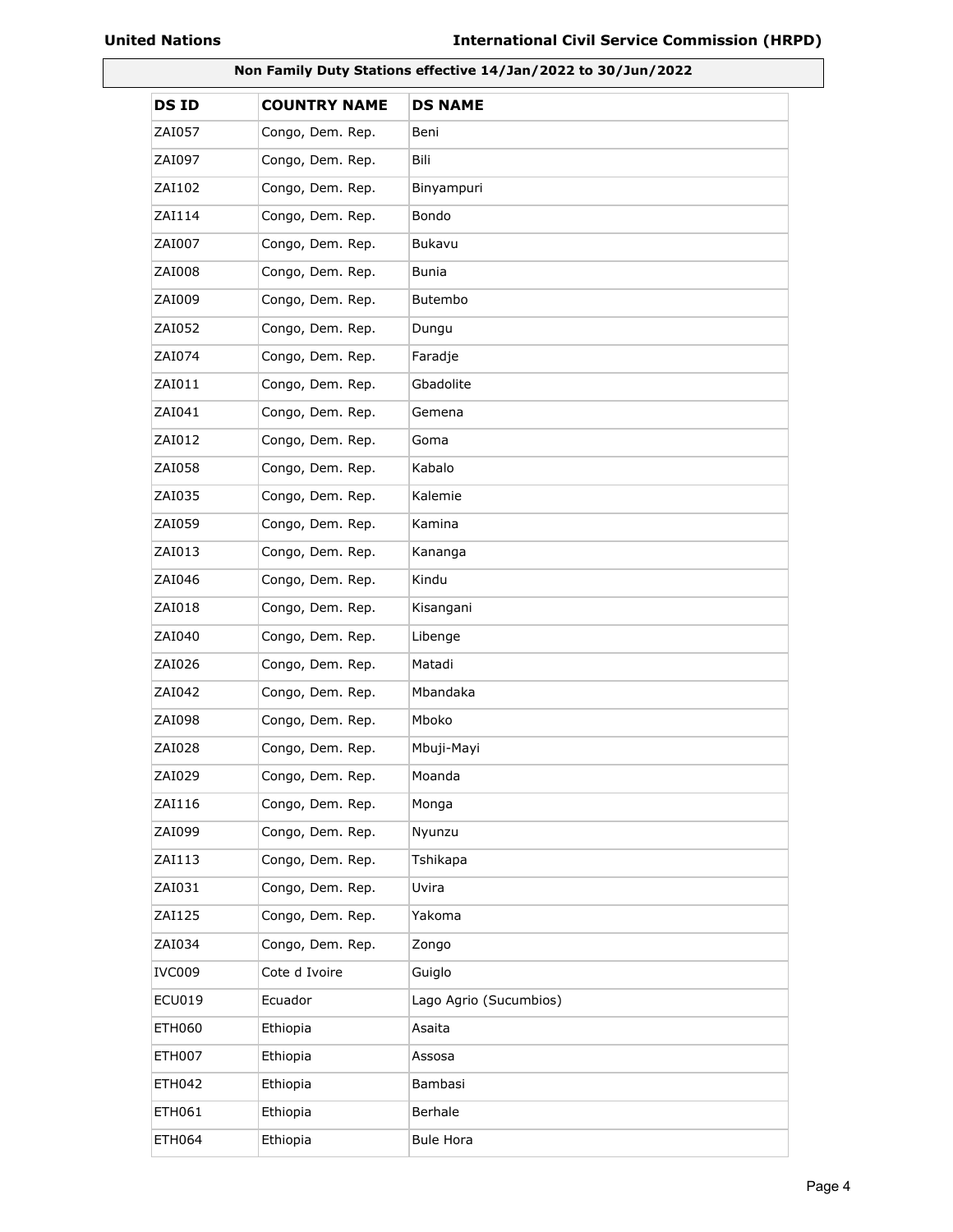| Non Family Duty Stations effective 14/Jan/2022 to 30/Jun/2022 |                      |                                       |
|---------------------------------------------------------------|----------------------|---------------------------------------|
| <b>DSID</b>                                                   | <b>COUNTRY NAME</b>  | <b>DS NAME</b>                        |
| <b>ETH062</b>                                                 | Ethiopia             | Dilla                                 |
| ETH017                                                        | Ethiopia             | Dire Dawa                             |
| <b>ETH038</b>                                                 | Ethiopia             | Dollo Addo                            |
| <b>ETH047</b>                                                 | Ethiopia             | Fugnido                               |
| <b>ETH019</b>                                                 | Ethiopia             | Gambella                              |
| <b>ETH052</b>                                                 | Ethiopia             | Itang                                 |
| <b>ETH025</b>                                                 | Ethiopia             | Jijiga                                |
| ETH028                                                        | Ethiopia             | Mekele                                |
| <b>ETH063</b>                                                 | Ethiopia             | Melkadida                             |
| <b>ETH065</b>                                                 | Ethiopia             | Nekemte                               |
| <b>ETH053</b>                                                 | Ethiopia             | Nyien-Yan (Ningnang)                  |
| <b>ETH035</b>                                                 | Ethiopia             | Semera                                |
| <b>ETH048</b>                                                 | Ethiopia             | Sherkole                              |
| <b>ETH037</b>                                                 | Ethiopia             | Shire/Endaselassie                    |
| <b>ETH044</b>                                                 | Ethiopia             | Tongo                                 |
| <b>XGZ001</b>                                                 | Gaza                 | Gaza Town                             |
| GEO011                                                        | Georgia, Republic of | Gali                                  |
| <b>HAI002</b>                                                 | Haiti                | Cap Haitien                           |
| <b>HAI007</b>                                                 | Haiti                | Fort Liberte                          |
| <b>HAI008</b>                                                 | Haiti                | Gonaives                              |
| <b>HAI010</b>                                                 | Haiti                | Jacmel                                |
| HAI028                                                        | Haiti                | Jeremie                               |
| HAI012                                                        | Haiti                | Les Cayes                             |
| HAI001                                                        | Haiti                | Port-Au-Prince                        |
| IRQ016                                                        | Iraq                 | Arbil/Erbil                           |
| IRQ001                                                        | Iraq                 | Baghdad                               |
| <b>IRQ007</b>                                                 | Iraq                 | Basrah                                |
| <b>IRQ008</b>                                                 | Iraq                 | Dohuk                                 |
| <b>IRQ017</b>                                                 | Iraq                 | Kirkuk                                |
| IRQ010                                                        | Iraq                 | Mosul                                 |
| IRQ013                                                        | Iraq                 | Sulaymaniah                           |
| <b>KEN062</b>                                                 | Kenya                | Alinjugur                             |
| <b>KEN007</b>                                                 | Kenya                | Dadaab                                |
| <b>KEN012</b>                                                 | Kenya                | Kakuma                                |
| <b>LEB028</b>                                                 | Lebanon              | All other Lebanon South (except Tyre) |
| LIR001                                                        | Liberia              | Monrovia                              |
| LIR010                                                        | Liberia              | Zwedru                                |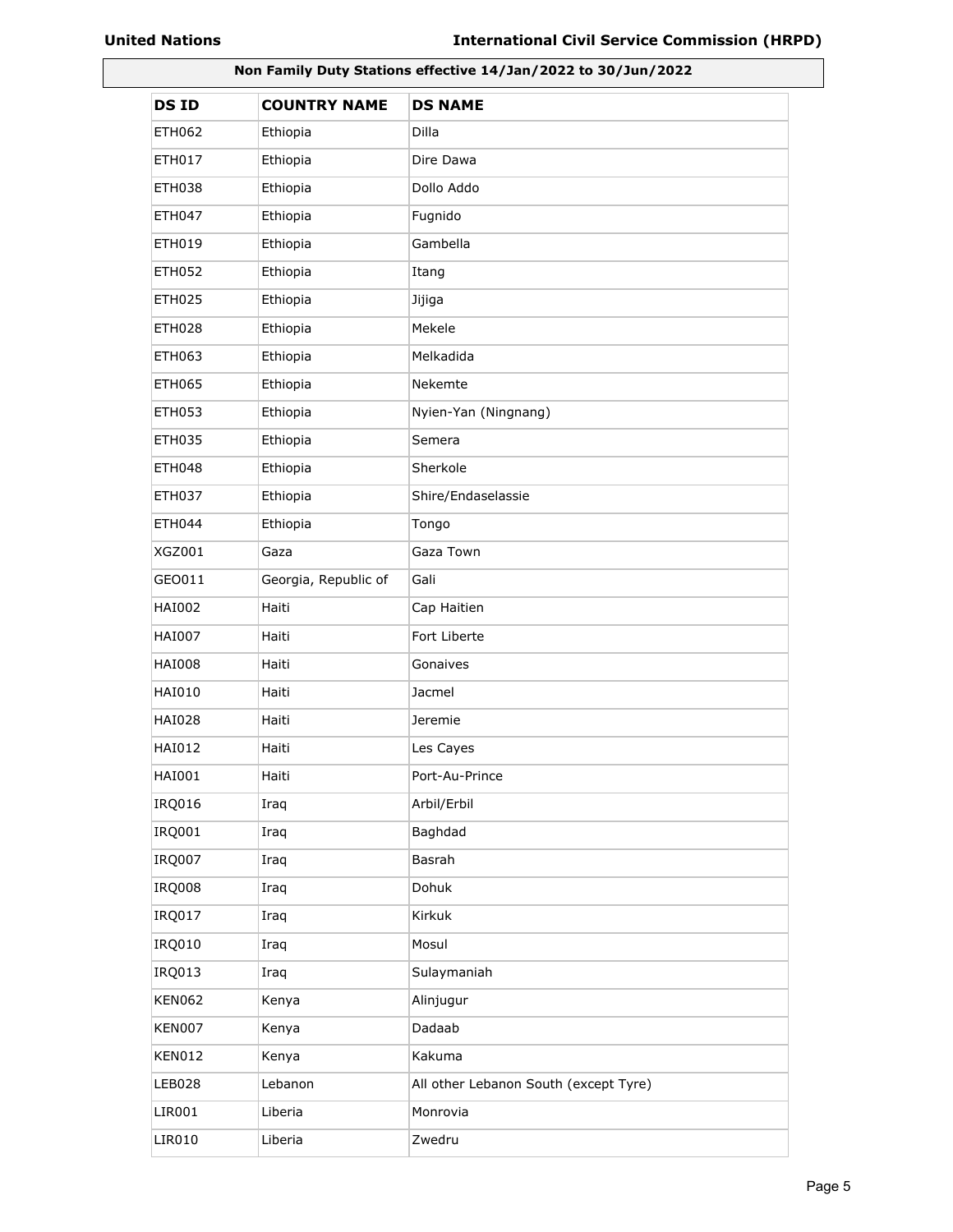| Non Family Duty Stations effective 14/Jan/2022 to 30/Jun/2022 |                     |                    |
|---------------------------------------------------------------|---------------------|--------------------|
| <b>DSID</b>                                                   | <b>COUNTRY NAME</b> | <b>DS NAME</b>     |
| LIB002                                                        | Libya               | Benghazi           |
| LIB001                                                        | Libya               | Tripoli            |
| MLI001                                                        | Mali                | Bamako             |
| <b>MLI005</b>                                                 | Mali                | Gao                |
| <b>MLI007</b>                                                 | Mali                | Kidal              |
| <b>MLI026</b>                                                 | Mali                | Menaka             |
| MLI010                                                        | Mali                | Mopti              |
| <b>MLI015</b>                                                 | Mali                | Sikasso            |
| <b>MLI016</b>                                                 | Mali                | Tessalit           |
| <b>MLI018</b>                                                 | Mali                | Tombouctou         |
| <b>MAU005</b>                                                 | Mauritania          | Bassikounou        |
| MOZ022                                                        | Mozambique          | Pemba              |
| MYA069                                                        | Myanmar             | Hpa An             |
| MYA011                                                        | Myanmar             | Maungdaw           |
| MYA017                                                        | Myanmar             | Myitkyina          |
| MYA060                                                        | Myanmar             | Nay Pyi Taw        |
| MYA024                                                        | Myanmar             | Sittwe             |
| MYA001                                                        | Myanmar             | Yangon             |
| <b>NER025</b>                                                 | Niger               | Abala              |
| <b>NER002</b>                                                 | Niger               | Agades             |
| <b>NER007</b>                                                 | Niger               | Diffa              |
| <b>NER019</b>                                                 | Niger               | Ouallam            |
| NER021                                                        | Niger               | Tahoua             |
| <b>NER023</b>                                                 | Niger               | Tillabery          |
| <b>NIR118</b>                                                 | Nigeria             | Adikpo             |
| <b>NIR008</b>                                                 | Nigeria             | Akure (Ondo State) |
| <b>NIR013</b>                                                 | Nigeria             | Bauchi             |
| <b>NIR103</b>                                                 | Nigeria             | Damaturu           |
| <b>NIR135</b>                                                 | Nigeria             | Gembu              |
| <b>NIR030</b>                                                 | Nigeria             | Kaduna             |
| <b>NIR032</b>                                                 | Nigeria             | Kano               |
| <b>NIR106</b>                                                 | Nigeria             | Katsina            |
| <b>NIR043</b>                                                 | Nigeria             | Maiduguri          |
| <b>NIR107</b>                                                 | Nigeria             | Minna              |
| <b>NIR134</b>                                                 | Nigeria             | Mubi               |
| <b>NIR133</b>                                                 | Nigeria             | Ogoja              |
| <b>NIR060</b>                                                 | Nigeria             | Port Harcourt      |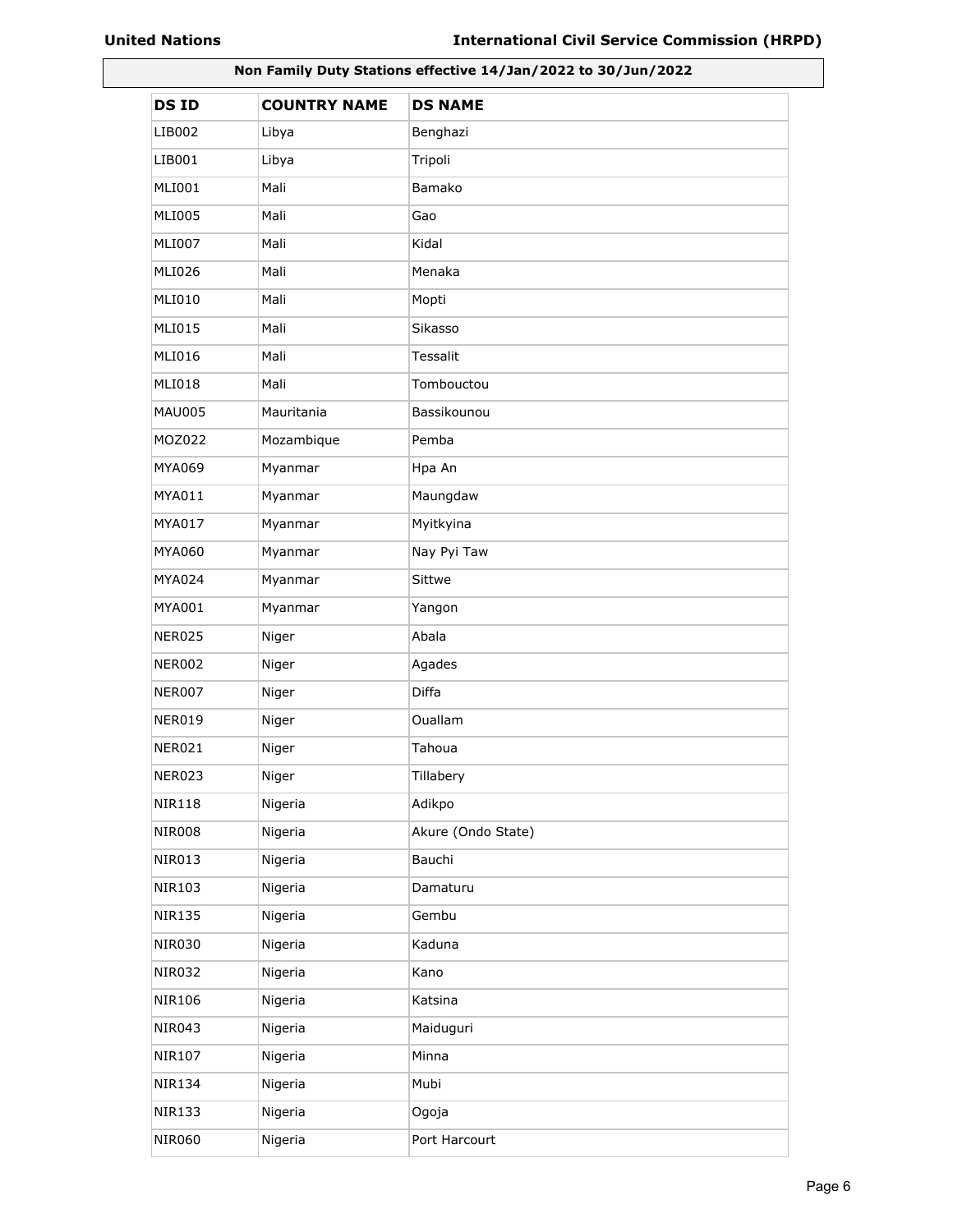| Non Family Duty Stations effective 14/Jan/2022 to 30/Jun/2022 |                                          |                          |
|---------------------------------------------------------------|------------------------------------------|--------------------------|
| <b>DSID</b>                                                   | <b>COUNTRY NAME</b>                      | <b>DS NAME</b>           |
| NIR063                                                        | Nigeria                                  | Sokoto                   |
| NIR140                                                        | Nigeria                                  | Takum                    |
| <b>NIR066</b>                                                 | Nigeria                                  | Yola                     |
| X21001                                                        | Occupied Syrian Golan                    | Occupied Syrian Golan    |
| PAK018                                                        | Pakistan                                 | Karachi                  |
| <b>PAK027</b>                                                 | Pakistan                                 | Peshawar                 |
| <b>PAK029</b>                                                 | Pakistan                                 | Quetta                   |
| <b>PAK031</b>                                                 | Pakistan                                 | Rawalpindi               |
| <b>PNG012</b>                                                 | Papua New Guinea                         | Buka                     |
| <b>PNG044</b>                                                 | Papua New Guinea                         | Wewak                    |
| PHI010                                                        | Philippines                              | Cotabato City            |
| SOM029                                                        | Somalia                                  | Baidoa                   |
| SOM005                                                        | Somalia                                  | Belet Uen                |
| SOM006                                                        | Somalia                                  | Berbera                  |
| SOM007                                                        | Somalia                                  | Boosaaso (Bender Cassim) |
| SOM062                                                        | Somalia                                  | Dhobley                  |
| SOM050                                                        | Somalia                                  | Dolow                    |
| SOM043                                                        | Somalia                                  | Galkacyo                 |
| SOM024                                                        | Somalia                                  | Garowe                   |
| SOM013                                                        | Somalia                                  | Hargeisa                 |
| SOM015                                                        | Somalia                                  | Jowhar                   |
| SOM016                                                        | Somalia                                  | Kisimaio                 |
| SOM001                                                        | Somalia                                  | Mogadiscio               |
| <b>SSD008</b>                                                 | South Sudan, Republic Aweil<br>of        |                          |
| SSD006                                                        | South Sudan, Republic Bentiu<br>of       |                          |
| <b>SSD005</b>                                                 | South Sudan, Republic Bor<br>of          |                          |
| SSD024                                                        | South Sudan, Republic Bunj (Maban)<br>of |                          |
| SSD026                                                        | South Sudan, Republic Gokmachar<br>of    |                          |
| SSD031                                                        | South Sudan, Republic Jam-Jang<br>οf     |                          |
| SSD001                                                        | South Sudan, Republic Juba<br>οf         |                          |
| SSD043                                                        | South Sudan, Republic Kapoeta<br>οf      |                          |
| SSD072                                                        | South Sudan, Republic Kodok<br>of        |                          |
| SSD009                                                        | South Sudan, Republic Kuajok<br>of       |                          |
| <b>SSD004</b>                                                 | South Sudan, Republic   Malakal<br>оf    |                          |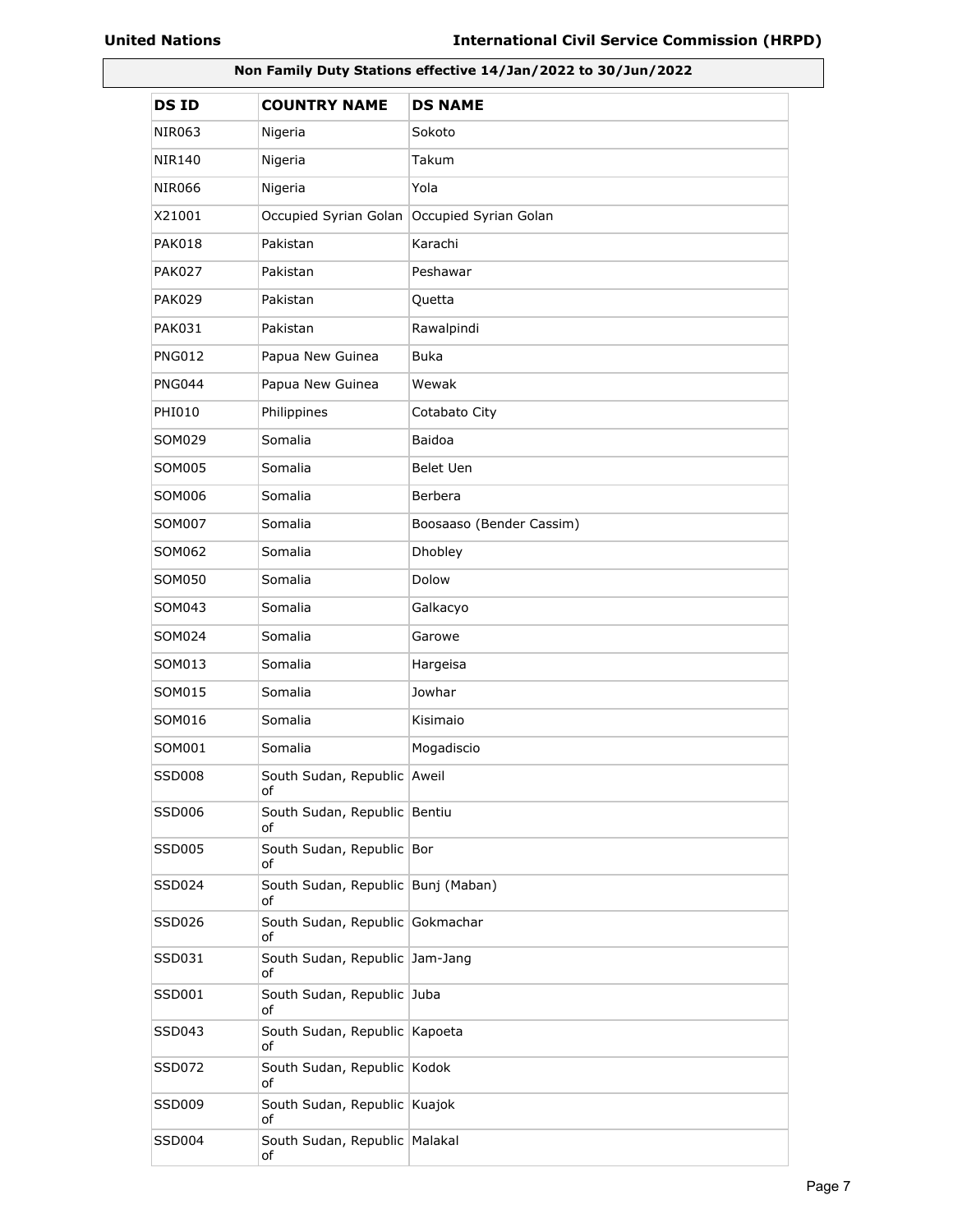| Non Family Duty Stations effective 14/Jan/2022 to 30/Jun/2022 |                                    |                   |
|---------------------------------------------------------------|------------------------------------|-------------------|
| <b>DSID</b>                                                   | <b>COUNTRY NAME</b>                | <b>DS NAME</b>    |
| SSD029                                                        | South Sudan, Republic<br>of        | Paryang           |
| SSD044                                                        | South Sudan, Republic Pibor<br>οf  |                   |
| SSD010                                                        | South Sudan, Republic Rumbek<br>of |                   |
| SSD002                                                        | South Sudan, Republic Torit<br>of  |                   |
| SSD007                                                        | South Sudan, Republic Wau<br>of    |                   |
| SSD003                                                        | South Sudan, Republic Yambio<br>of |                   |
| SSD017                                                        | South Sudan, Republic Yei<br>οf    |                   |
| SUD164                                                        | Sudan                              | Abu Jubaiha       |
| SUD053                                                        | Sudan                              | Abyei             |
| <b>SUD057</b>                                                 | Sudan                              | Damazine          |
| <b>SUD067</b>                                                 | Sudan                              | Ed Daein          |
| SUD010                                                        | Sudan                              | El Fasher         |
| SUD163                                                        | Sudan                              | El Fula           |
| SUD011                                                        | Sudan                              | El Gedaref        |
| <b>SUD012</b>                                                 | Sudan                              | El Geneina        |
| SUD013                                                        | Sudan                              | El Obeid          |
| <b>SUD145</b>                                                 | Sudan                              | Golo (W. Darfur)  |
| SUD021                                                        | Sudan                              | Kadugli           |
| <b>SUD023</b>                                                 | Sudan                              | Kassala           |
| SUD124                                                        | Sudan                              | Khashm El Girba   |
| SUD093                                                        | Sudan                              | Khor Abeche       |
| SUD029                                                        | Sudan                              | Kosti             |
| <b>SUD107</b>                                                 | Sudan                              | Nertiti           |
| SUD034                                                        | Sudan                              | Nyala             |
| SUD036                                                        | Sudan                              | Port Sudan        |
| SUD119                                                        | Sudan                              | Saraf Umra (Omra) |
| <b>SUD038</b>                                                 | Sudan                              | Shangal Tobaye    |
| SUD131                                                        | Sudan                              | Tawilla (Tawilah) |
| <b>SUD046</b>                                                 | Sudan                              | Zalingei          |
| <b>SYR002</b>                                                 | Syrian Arab Republic               | Aleppo            |
| SYR001                                                        | Syrian Arab Republic               | Damascus          |
| <b>SYR006</b>                                                 | Syrian Arab Republic               | Deir-ez-Zor       |
| <b>SYR009</b>                                                 | Syrian Arab Republic               | Homs              |
| SYR014                                                        | Syrian Arab Republic               | Lattakia          |
| SYR030                                                        | Syrian Arab Republic               | Qamishli          |